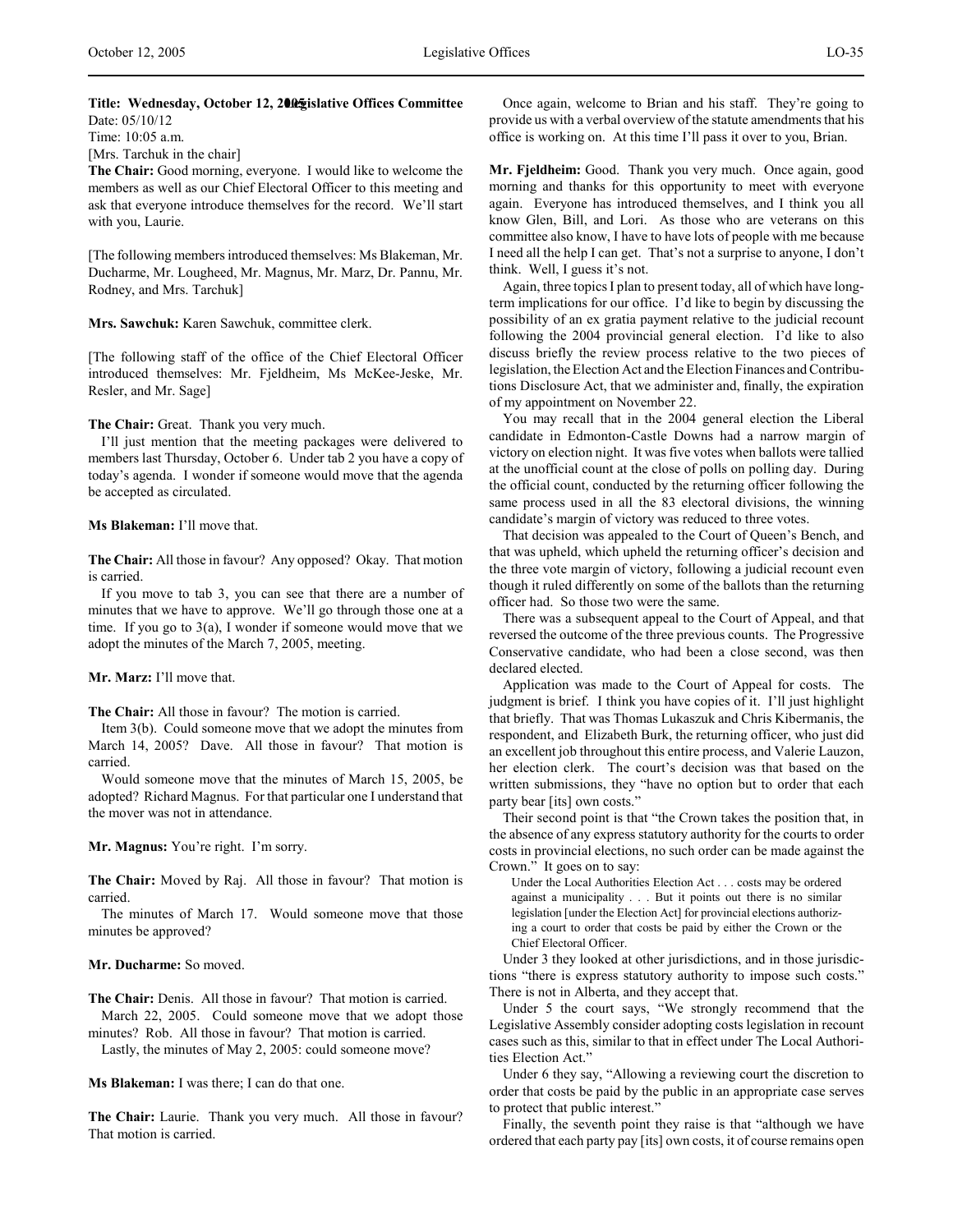to the Crown to make an ex gratia payment to cover the reasonable costs or some portion thereof of both candidates on this appeal." So although the application was denied, again it remains open for the Crown to make an ex gratia payment.

Following the judgment a letter was sent to the Minister of Justice pursuing the possibility of an ex gratia payment. The response to that letter came in the memo from the chair of Treasury Board – I believe you have that in your packages – which states in part that Treasury Board "authorized ex gratia payments" to reimburse the parties for "reasonable legal costs."

It's important to recognize that the payment does not imply any error was made by the returning officer or the office of the Chief Electoral Officer. In fact, it's a credit to the performance of the returning officer, as I mentioned before, who did an excellent job, and the administration of legislation given the close scrutiny of activities in this case.

I would appreciate a recommendation from the committee to make this ex gratia payment in accordance with the memo from Treasury Board. This was not an item for which we had budgeted, obviously, but we can make funds available from within our current budget, and it will come from the contract service funding area.

In addition, I would suggest that the reimbursement of legal costs in this circumstance may be something to address in legislation during our review of the Election Act.

I would like some direction now from the committee.

**The Chair:** We've got that later on in our agenda. If you want to proceed with your overview, we'll get back to that recommendation.

**Mr. Fjeldheim:** Oh. All right.

*10:15*

**The Chair:** Is it the wish of the committee that we deal with the recommendation right now? It makes no difference to me. Okay. Let's do that.

We've got two members who would like to exclude themselves just in the case of their having a conflict.

**Mr. Magnus:** We're on Treasury Board.

**The Chair:** We're okay for a quorum.

You've heard the history as set out by the Chief Electoral Officer. I wonder if somebody would be interested in making the motion that

the Standing Committee on Legislative Offices recommend that the office of the Chief Electoral Officer make ex gratia payments not exceeding \$160,000 in total for the legal costs incurred by Mr. Lukaszuk and Mr. Kibermanis related to the recount for the Edmonton-Castle Downs riding following the November 22, 2004, provincial general election, the payment amounts to be based on the review by Alberta Justice.

Raj. Are there any questions or discussion on that? All those in favour? That motion is carried.

Okay. Did you want to go back to your review then?

**Mr. Fjeldheim:** Yes.

**The Chair:** Perfect. Thank you.

**Mr. Fjeldheim:** Thank you. Will those gentlemen be rejoining us?

**Mr. Ducharme:** Yeah. I'll get them.

**Ms Blakeman:** Could I just ask: are you going to walk through the legislative changes that you're contemplating or recommending?

**Mr. Fjeldheim:** No, not today.

**Ms Blakeman:** Oh. Okay. Then could I ask a question? When is the expected review of the two different acts? Is there a sunset clause or a drop-dead date or some point when it's supposed to be done by?

**Mr. Fjeldheim:** No, there isn't. If I go through this, then, hopefully it will clarify what I hope to get done today because of the magnitude of the changes involved.

**Ms Blakeman:** Okay. Thank you.

**The Chair:** Just go ahead.

**Mr. Fjeldheim:** Okay. The second issue I wish to present for your consideration is the process for review of the two pieces of legislation we administer, the Election Act and the Election Finances and Contributions Disclosure Act. I'll preface my comments by saying that I appreciate the commitment of this committee via the chair to entertain a legislative review. Proposed legislative amendments have in the past been presented by the Minister of Justice or by a subcommittee of this committee, struck for the purpose of legislative review.

A number of issues have emerged in other jurisdictions, some of which may  $-$  may  $-$  represent emerging trends. I feel it would be valuable to assess some of these initiatives within the context of a comprehensive legislative review. This will be a detailed and timeconsuming task, that, in my opinion, may best be handled by a smaller group that would report back to this committee. In my experience that is how it was done in the past. Obviously, it is up to this committee to decide how you want to handle that. In my opinion that is the best. I recognize that you are busy people and may prefer a summary produced in follow-up to a detailed review. Simply put, the time today is not sufficient to provide you with the necessary background to allow for meaningful discussion within this group.

We are also observing the public hearings currently being held to gather a recommendation for change to the Local Authorities Election Act. One recommendation of the June 2005 Clark inspection report suggested that commonality in municipal and provincial elections could reduce voter confusion and increase participation. This idea has been expressed at some of the hearings and we feel is something that should be integrated into our review.

Our postelection analysis of the Election Act and the Election Finances and Contributions Disclosure Act resulted in some 125 items for review. Some, like clarification of definitions, would simply facilitate administration, while others, like replacing newspaper advertising during an election with voter cards, represent a real change in the way elections are administered in this province.

I believe it would be presumptuous of me to recommend sweeping legislative amendments in areas that represent a fundamental change to the way we do business and suggest that the members of this committee would more appropriately institute change of that scope. We have a working document in our office listing these recommendations, which are meaningful only with a thorough background, briefing, and discussion.

New initiatives in other jurisdictions may provide a useful framework to the discussion. We would certainly be happy to provide that.

I do not feel that it's within the purview of the Chief Electoral Officer to propose legislative changes of this scope but would appreciate the opportunity to offer an overview of electoral activities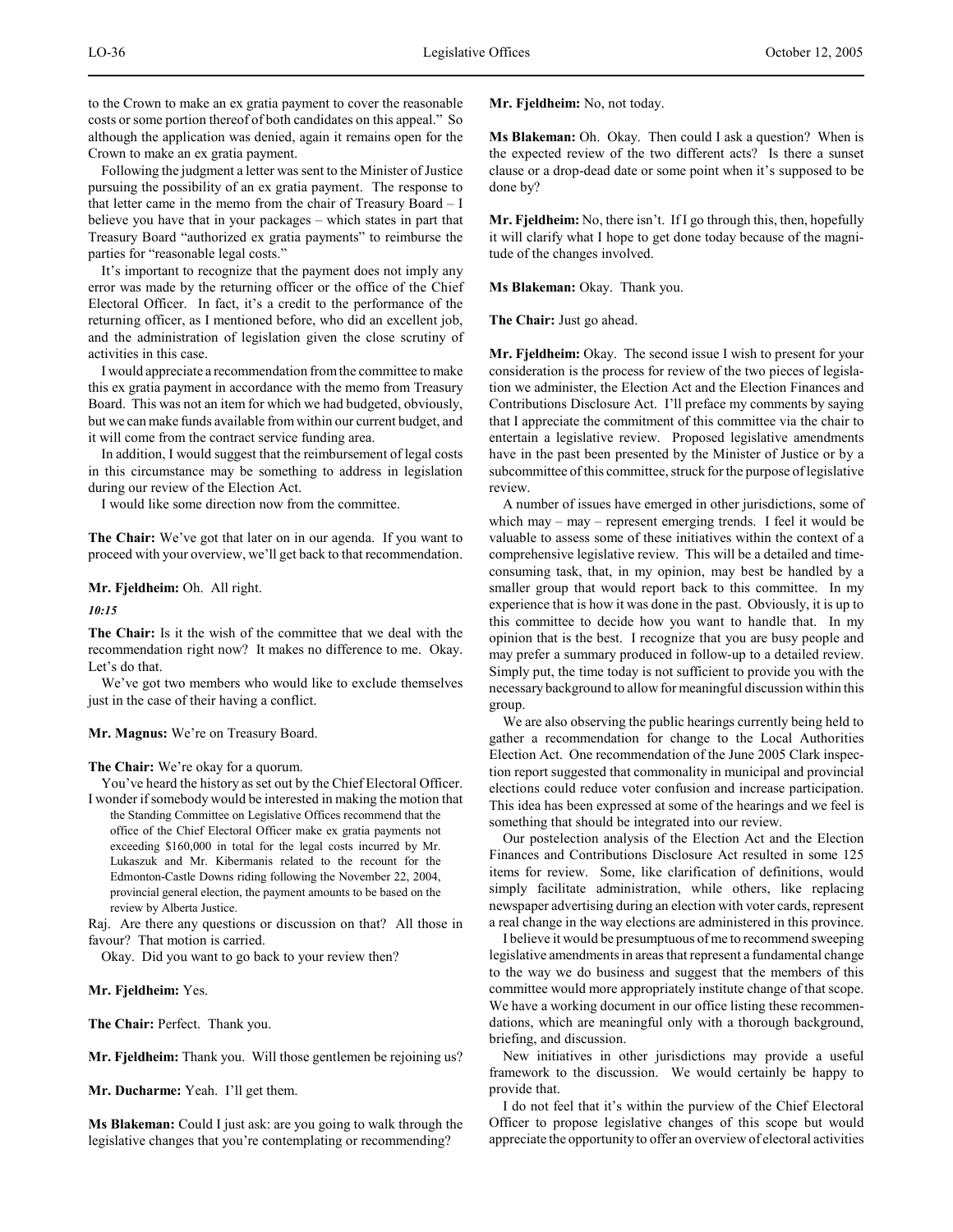across the country and detailed information on points of interest that the committee may wish to pursue. I would appreciate the direction of the committee in clarifying this review process to allow the time and attention to the detail required.

**Ms Blakeman:** What is the timeline that's being considered?

**Mr. Fjeldheim:** Well, I feel, certainly, that it would be appropriate to have this done within six months.

**Ms Blakeman:** Okay. So you're not trying to have it done before the 22nd of November?

**Mr. Fjeldheim:** No.

**Ms Blakeman:** Six months. Okay.

**Mr. Fjeldheim:** This is a large and involved process that requires a great deal of study and understanding.

Once again, today, if I may, what I am looking for is the recommendation of this committee on how you would like to handle this. Do you want to meet with the entire committee? Do you want to establish a subcommittee, which was done previously? Obviously, that is your decision. I just want to sort of assist you in understanding the magnitude of this and the time that will be involved.

**Mr. Ducharme:** Brian, in your opening remarks you made a reference that it was a format similar to that which you're proposing that occurred in the past. Could you elaborate a little bit more as to how the composition was then?

**Mr. Fjeldheim:** Yeah. If I recall – I have to look at the bill here – I believe it was a three-person committee that was established. They reviewed the proposals and questions and so on and met with the members of the chief electoral office staff and went through the entire process. It was that group, then, that reported back to this committee as a whole.

**Mr. Ducharme:** My next question would be: was it the minister responsible for your legislation that set up that committee, or was it a committee set up from this group here?

**Mr. Fjeldheim:** It was a committee set up from this group. If I recall correctly, the chair asked who would be interested in being involved in the committee, and it was sort of, "Yeah. I'd be interested in that." Then they put their name forward, and I think it was through consensus that the subcommittee was established: who would be interested in being on that subcommittee.

**Mr. Ducharme:** So it had nothing to do with the minister responsible for the legislation.

**Mr. Fjeldheim:** Not in that case. No.

**The Chair:** Any idea when that was, Brian?

**Mr. Fjeldheim:** In '94, '95. Roy Brassard was on the committee. The chair of the committee was . . .

**An Hon. Member:** From southern Alberta.

**Mr. Magnus:** Barry McFarland?

**Mr. Fjeldheim:** No.

**Mr. Lougheed:** Ron Hierath.

**Mr. Fjeldheim:** Yes. Ron Hierath chaired the committee. We can supply Karen with the *Hansard* of that if you'd like.

**Mrs. Sawchuk:** Oh, I can find it.

**The Chair:** Why don't we do that? We'll take a look at what the process has been, and then we can poll our own members and see how we'd like to proceed with that.

**Mr. Fjeldheim:** Certainly. Good. Any other questions regarding that?

*10:25*

**Ms Blakeman:** Is there some urgency to this? If it's a six-month process, do you see a need to commence that process immediately? Or could this research be commenced and done over, for example, the summer recess? Is there immediacy in needing to do this review?

**Mr. Fjeldheim:** I would hope that it would get done sooner rather than later. We have most of the information now that's required, unless the members or anyone on the committee, obviously, have any other thoughts that they would like us to take a look at.

I always think it's a good idea to have any election legislation in place about two years before we think the next election might be so that we have a chance to get used to it and to train the people involved and so that people have an opportunity to become aware of the legislative changes. So it doesn't hit just a short time or months before the election, I'd like to have it in place sooner rather than later.

**Mr. Magnus:** Brian, when I'm going through these recommendations, it talks about an annual review of salaries. Who annually reviews these salaries? Anybody? Or is this your suggestion as a recommendation?

**The Chair:** It's actually a different review, Richard. We don't have any documentation from Brian.

**Mr. Magnus:** Oh, okay. So there is no annual review of the legislative officers then?

**The Chair:** Actually, there is. Yeah.

**Mr. Fjeldheim:** I would just say on that that I would like that backdated as far as possible.

**Mr. Magnus:** To '94?

**The Chair:** That last committee. The next committee can look at that.

Okay. Are there any other questions for Brian? Brian, did you have anything else?

**Mr. Fjeldheim:** One more item.

**Dr. Pannu:** You said that there's a working paper available in your office with respect to the kind of legislative changes that might be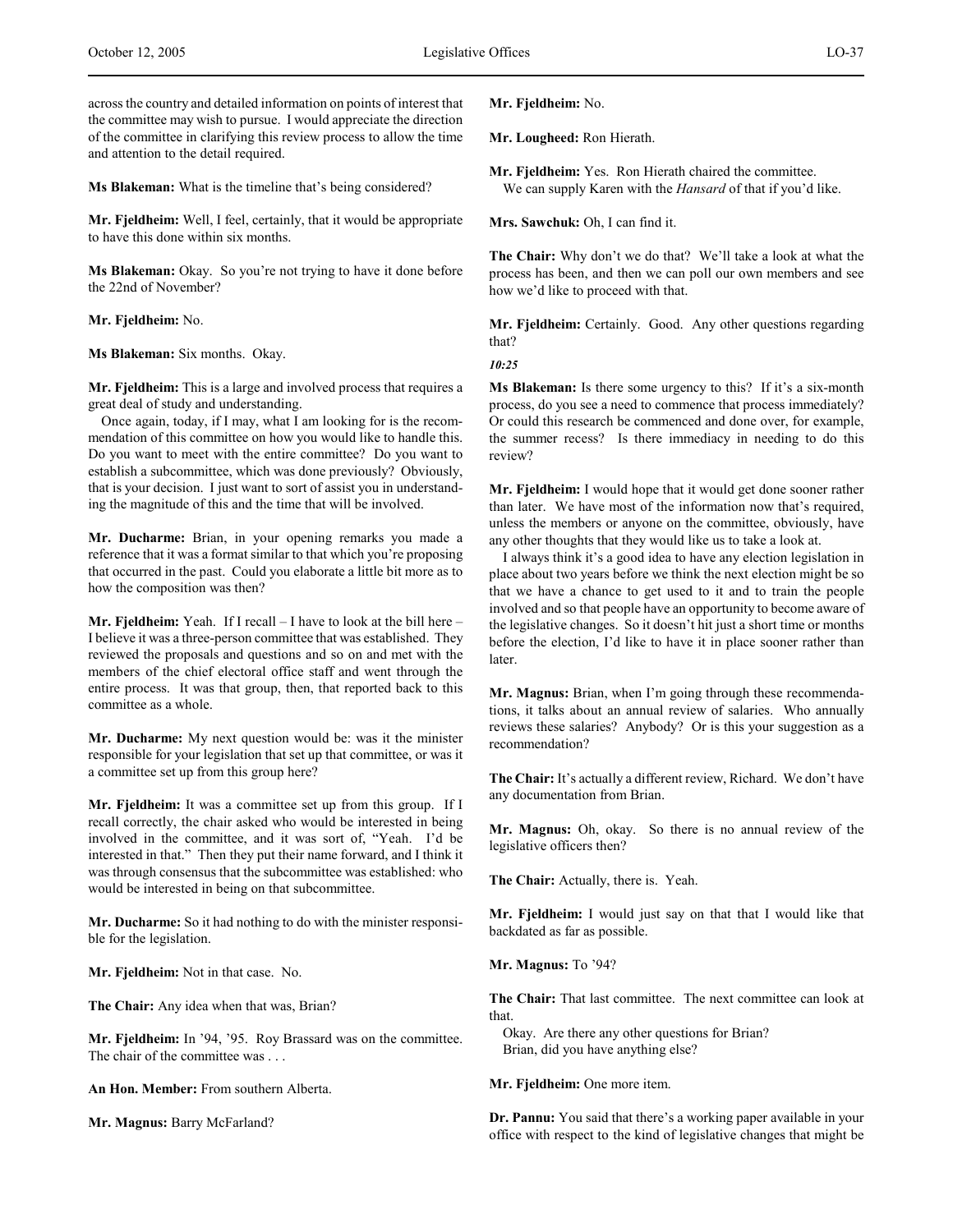needed. Is that paper available to us, or could it be made available to members of the committee?

**Mr. Fjeldheim:** Well, I don't think it's really any secret. Obviously, everyone is going to get a look at everything. Perhaps if it was done in some structured manner rather than one member's got it and another doesn't or whatever – I think it would be better if we handled it sort of globally.

**Dr. Pannu:** So the answer is that, yes, it is available.

**Mr. Fjeldheim:** The answer is yes, but I would suggest that we establish a process to do it so that we're all on the same page. Do you follow me on that?

**Dr. Pannu:** Process meaning a smaller committee at first.

**Mr. Fjeldheim:** That's what I would recommend.

**Dr. Pannu:** Okay.

**Mr. Marz:** If we were to establish a subcommittee to look into this – and I think I would favour that process – that decision would have to be made in a meeting, I would assume. The makeup of that committee could then be established through the chair outside the committee. Each party may want to have a discussion of who they want on the committee from here because there are more on the committee than just one member of each party; aren't there?

**Ms Blakeman:** Well, the membership on this committee is based on the number of seats, and there's a formula that's used from there.

**The Chair:** I think Denis wants to comment on this.

**Mr. Ducharme:** Yes, if I may. I believe that before we move ahead to that, we should basically get our background on it. There's a minister that's responsible for this legislation. We as a committee can maybe come forward with all kinds of recommendations, but if the minister isn't willing to bring forward our report, et cetera, regarding the changes to these acts – I think it's essential that we have discussions with the minister responsible for these acts before we move ahead a little bit too fast on this.

**Mr. Marz:** Well, I recognize that the minister can reject or accept any recommendations from this committee. However, I still think that it's the committee's responsibility to react to an official request.

**Mr. Ducharme:** You see, the last piece of legislation I had to do changes with was the Ombudsman Act. Before the last Ombudsman left, he basically had brought forward some recommendations, and they were brought forward to the minister, and the legislative changes came about. I don't know; I imagine the format would probably be similar in terms of the minister deciding to set up a committee. In that case of the Ombudsman Act I think I had been requested to act as liaison with the Ombudsman and to work with the ministry in terms of the necessary changes to the act.

**The Chair:** Why don't we just accept this recommendation today and give ourselves time to take a look at what has happened in the past and come back and make a suggestion to the committee that we can discuss at a later date?

**Dr. Pannu:** I just want to reinforce what Richard has just said. This committee is a committee of the Legislature and has its own responsibilities. Surely we're welcome to work closely with the

minister responsible, who might want to bring forward legislation. But these are two separate issues. This committee has its own work to do, and we need to ask: what's the best way to get that work done? The substance of what we recommend is what might have concern to the minister, but that comes later.

**The Chair:** Any other comments or questions for Brian?

Okay. Well, in our tab 4(c) we do have a copy of Brian's letter. As he has said, the Chief Electoral Officer's contract expires one year after the polling day for the last general election, which, of course, we all know was November 22, 2004. Brian has advised that he does not wish to be considered for reappointment. So, Brian, on behalf of our committee please accept our appreciation for a job well done during your term. We've enjoyed a very positive experience with you, an open experience, and we wish you every success with your future endeavours.

**Mr. Fjeldheim:** Thank you. Thank you.

Well, you've stolen some of my thunder now. I was going to say that the third issue is the expiration of my employment contract. It expires on November 22. Tough decision. Tough decision. I'll miss the people I worked with throughout the public service and the challenges that we had. Great job. Now, I know that we all agree that I've done an excellent job. [interjection] Well, maybe not. It says: pause for applause; limit, 10 minutes. Anyway, as I said, you stole my thunder.

A lot has been accomplished in the key areas targeted seven years ago, and I can assure you that there are eight very committed and talented people in our office, certainly including these three. As I mentioned – and I wasn't kidding – I need all the help I can get, and it's just been excellent.

There are still a number of initiatives that are under way. We just discussed one of them, of course. Please keep in mind that some of these initiatives take several years. Data acquisition, that register of electors: that's a big job. Our colleagues in other jurisdictions who led the way are still working on it. So are we as we work towards that perfect made-in-Alberta solution. Another long-term review – and I mentioned the magnitude of  $it$  – were those legislative amendments.

It's always tough to leave a job that's undone, and this is one of those jobs where there's always something new and something more that can be done. Still, knowing that that expertise and experience to continue is in the office certainly makes it easier for me to make a very difficult decision. I have complete confidence in the ability of the staff in the office to move forward in the work that's been left in progress with the right leadership in place. Our succession planning highlighted the many strengths in the office and certainly gave me the assurance that the future challenges will be met appropriately.

In closing, I want to thank each member of this committee – thank you – and the members of the previous committees. It's really been a pleasure working with people. Hopefully, we've managed to make this thing work well. I believe we have. I appreciate the support that you've given me and also the support received from the people of this province. I'm very grateful that I was able to serve as Chief Electoral Officer.

Thank you.

*10:35*

**The Chair:** Thank you very much. I understand that you'll be joining the other officers soon for a presentation and lunch. So at this point we'll just take a one-minute break, and you'll be able to join them in the foyer.

**Mrs. Sawchuk:** They should be here soon, in five or 10 minutes.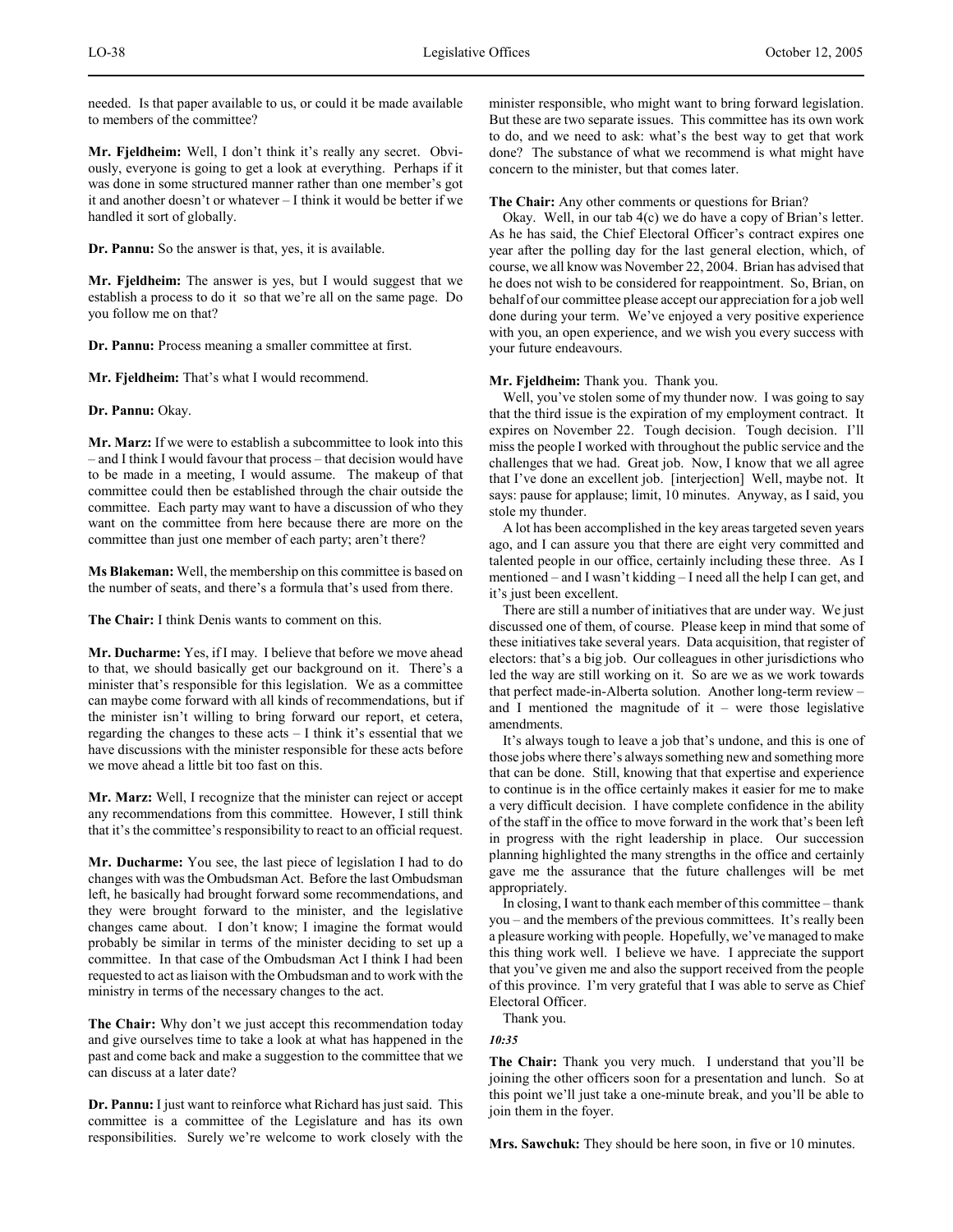**Mr. Marz:** I would so move.

**The Chair:** All those in favour? Any opposed?

**Ms Blakeman:** Yes, me. Can that be noted, please, by voice?

**The Chair:** That is noted. Motion passed.

[The committee met in camera from 10:36 a.m. to 10:49 a.m.]

**The Chair:** What I'd like to do at this point is go around the table so we can record everyone that is here for this portion of the meeting. So we'll maybe start with you, Laurie.

[The following members introduced themselves: Ms Blakeman, Mr. Ducharme, Mr. Lougheed, Mr. Magnus, Mr. Marz, Dr. Pannu, Mr. Rodney, Mr. Strang, and Mrs. Tarchuk]

**Mr. Button:** Good morning. Gord Button, Ombudsman for the Legislative Assembly of Alberta.

**Mrs. Sawchuk:** Karen Sawchuk, committee clerk.

**Mr. Hamilton:** Don Hamilton, Ethics Commissioner.

**Mr. Fjeldheim:** Brian Fjeldheim, Chief Electoral Officer.

**The Chair:** Great. Thank you very much. On behalf of the committee I welcome all of you.

Before we have a presentation on the review of salaries for the officers, I wonder if we could have a motion to move in camera. Dave. All those in favour?

**Ms Blakeman:** Is this necessary?

**The Chair:** Yes, it is, for the same reasons I mentioned earlier.

**Ms Blakeman:** Could you put those on the record, then, because I really think that this should be up for discussion.

**The Chair:** We will. Okay. First, all those in favour?

**Some Hon. Members:** Agreed.

**The Chair:** Okay. Any opposed?

**Some Hon. Members:** Opposed.

**The Chair:** Okay. We can record that Laurie and Raj are opposed. Thank you. That motion is carried.

[The committee met in camera from 10:51 a.m. to 1:12 p.m.]

**The Chair:** Okay. I wonder if somebody could move that the officers of the Legislative Assembly be authorized to receive an additional increase of 0.9 per cent calculated on their respective salaries at March 31, 2004, retroactive to April 1, 2004.

**Mr. Strang:** Madam Chairman, I'll make that motion that we proceed with that .09.

**Some Hon. Members:** No, no. Zero point nine.

**The Chair:** Zero point nine.

**Mr. Strang:** Zero point nine. I just wanted to see if you guys are paying attention here.

**The Chair:** Okay. Is there any discussion on that? Any questions, comments? All those in favour? Are there any opposed? Seeing none, that motion is passed.

Could we have a motion that

the officers of the Legislature be authorized to receive an increase of 3 per cent retroactive to April 1, 2005, in keeping with the increase approved for senior officials by the government of Alberta for 2005-06.

Raj. Any comments or questions on that motion? All those in favour? Are there any opposed?

**An Hon. Member:** It's 4-4. It's a tie.

**The Chair:** Okay. The chair will be in favour of that motion, so that motion is passed.

Denis, you have a third motion?

**Mr. Ducharme:** Yes. Following the discussion that we had with the officers of the Legislative Assembly regarding salaries and benefits, I'd like to move that

the Standing Committee on Legislative Offices undertake a comprehensive review of the scope of positions, responsibilities, salaries, and benefits of the officers of the Legislative Assembly and that a request for proposal be issued to independent human resource consultants inviting proposals to complete this review on behalf of the committee and that the submissions received be brought before the committee for review and selection of the successful proposal.

**The Chair:** Any comments, questions? All those in favour? Are there any opposed? Seeing none, that motion is passed.

Okay. If you move to tab 6 in your binders, I just want to advise that the current contract with Kingston Ross Pasnak, KRP, has expired with their completion of the 2004-05 audit of the office of the Auditor General. KRP has confirmed that they would be prepared to continue as the auditor of the office of the Auditor General.

I know that Denis had participated in an exit interview with both the AG and KRP, and maybe, Denis, I'll ask you to comment on that meeting.

**Mr. Ducharme:** Thank you, Chair. Following the end of the spring session, on behalf of the chair of this committee I was asked to meet with the auditing firm of the Auditor General and the Auditor General and his senior staff to discuss the audit report that was done on our behalf by Kingston Ross Pasnak. This was the second occasion that I've had to do this. I had the opportunity of doing it the year previously. I can share back to the committee that the Auditor General's audit came through with flying colours.

At that opportunity both the Auditor General and myself made the auditing firm aware that their contract to this committee was expiring. The Auditor General had indicated that one of the proposals that could possibly happen is the fact that we could go for a request for proposals to get a new auditing firm. I felt in a way, from listening to the comments, that the Auditor General was very,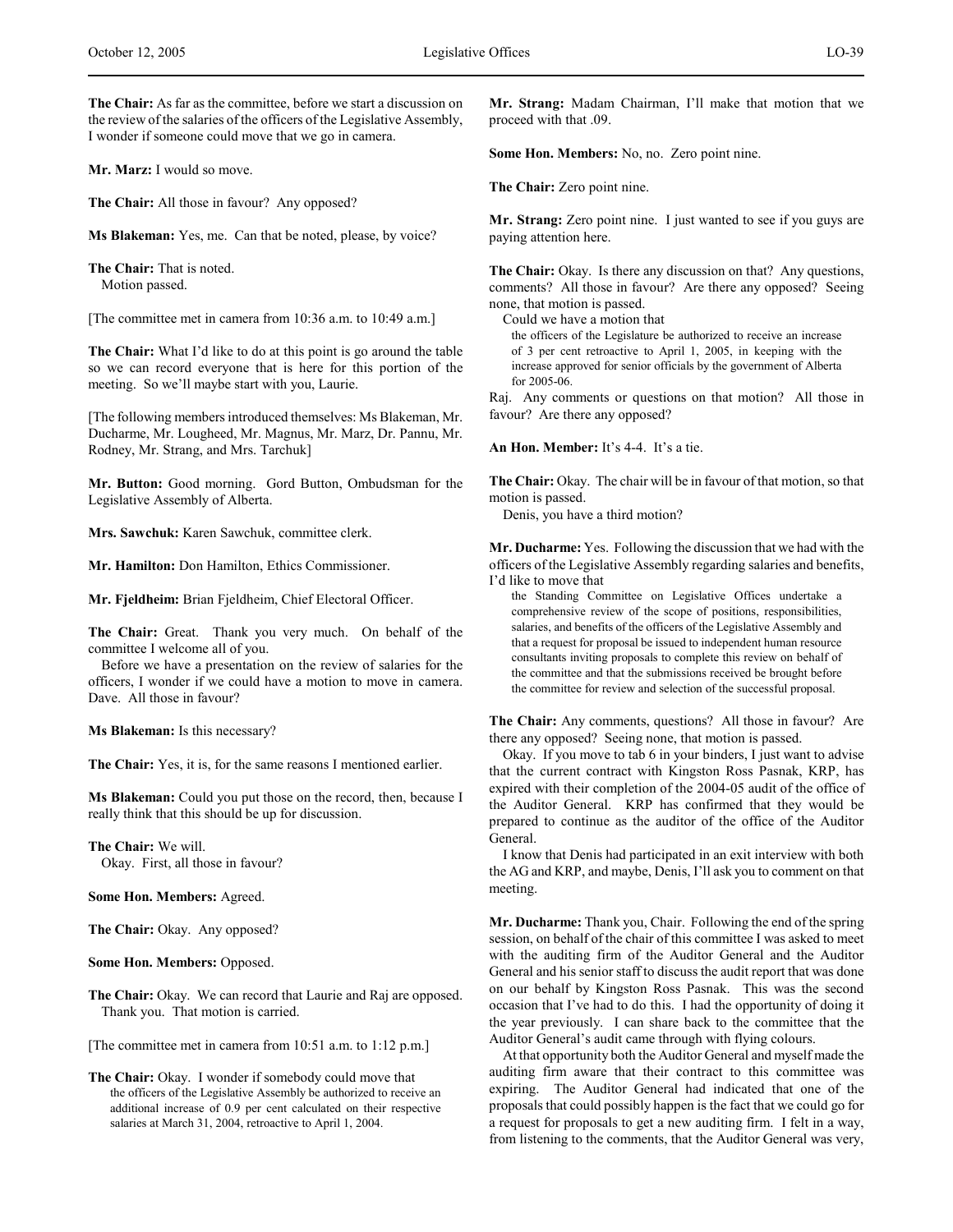very happy with the work of this firm, that has been providing this service for I believe – what? – the past five years. One route is to go that way.

Another route is that there aren't going to be a lot of people knocking on our doorstep in terms of wanting to be the auditing firm because by being the auditing firm of the Auditor General's office, it limits them as to the work they can do for government. They can't be hired because it's going to be a conflict.

In that light, when I had the opportunity to be alone with the gentleman from the firm, I said: "You know, if there's an interest for you to want to continue to be the auditor, you should at least forward an indication of that. The committee will have to make a decision ultimately, but if you're still interested, maybe there could be an opportunity for extending this contract, this term of contractor services that you're doing.'

Since that time, they have submitted a letter to the chairperson – I believe you've got a copy in your package – indicating that they would be willing to continue in this role as the auditor for the Auditor General's office. So I just share that with you.

In that light, since I attended the meeting, I would be prepared to make a motion, Madam Chairman, that

the contract for the firm of Kingston Ross Pasnak as the financial statement auditor for the office of the Auditor General be extended for a three-year period beginning with the audit for the 2005-06 fiscal year and terminating after the completion of the audit for the 2007-08 fiscal year.

**The Chair:** Any questions or comments?

**Dr. Pannu:** You mentioned that there probably won't be many firms lining up to put in a proposal for this appointment because it limits what other business they can do with the government. Do we have any information on what happened last time around? I think they were appointed five years ago. Did we have a problem with attracting more than one or two or three proposals or offers?

**Mrs. Sawchuk:** We had two firms, Madam Chair, that responded, that put in a proposal in response to the letter of invitation that went out. I think there were nine or 10 that were contacted directly, and one of them was Kingston Ross Pasnak. I think there was only one that wasn't successful.

*1:20*

**The Chair:** Any other comments? All those in favour of that motion? Any opposed? Seeing none, that motion passes.

Okay. Moving on to Other Business, there isn't any business arising.

Regarding the date of the next meeting, I know that Karen had asked people if they would be able to bring their calendars. The committee needs to review the 2006-07 budget submissions by the officers, and we're anticipating that the final numbers will have to be submitted to the Budget Bureau by the second week of January 2006, which is usual. We haven't had that date confirmed yet, but we can expect that.

We might want to poll the committee and take a look at the week of December 12, assuming that we may be finished session by then. We could look at a day where we would start budget reviews at 8:30 or 9, do what we've done in the past. Last year was an unusual year, but before that we spent the entire day looking at 45-, 60-minute intervals and then having a Christmas luncheon with our officers. So I was going to throw out that week to start with and see if we could come up with a possibility for a day to do that review.

**Mr. Ducharme:** That one is good with me.

**Dr. Pannu:** Madam Chair, my plans are not absolutely final yet, but I may not be around those two weeks around that time, December 12.

**Ms Blakeman:** What if we moved it to the end of the week before that?

**Dr. Pannu:** No. We're not here.

**Ms Blakeman:** We're not here?

**Dr. Pannu:** I'm not here. I'm at a conference: COGEL.

**Mr. Marz:** Would it be possible to have it while we're in session? You know, some morning?

**The Chair:** The problem that we had last year is that's what we did. We split up all of the ...

**An Hon. Member:** Too difficult.

**The Chair:** Yeah. We did it over lunches, and we had some difficulty trying to schedule that. We had different people for different reviews, and it was very tedious. If we can find a day. Then the other thing, too, is that you have the opportunity to sit down and have the Christmas lunch with your officers, which we couldn't do when we did it in that sporadic approach last time.

**Mr. Ducharme:** How about the week of the 19th, 20th or the earlier part of the week after? I don't know if Raj will be back.

**Dr. Pannu:** No.

**The Chair:** Raj, are you saying that you're gone that entire week, the 12th to the 16th?

**Mr. Ducharme:** You'd be back the week of the 19th?

**Dr. Pannu:** I may not be. I'm planning to proceed to India from there, you know, from Boston.

**The Chair:** And when do you come back?

**Dr. Pannu:** I haven't . . .

**The Chair:** Well, then you might be gone for this period anyways if we're trying to do it before Christmas.

**Dr. Pannu:** Yes.

**Ms Blakeman:** Are you willing to let us meet without you being here?

**Dr. Pannu:** Yeah. Sure.

**The Chair:** Okay.

**Dr. Pannu:** If you get any budgets, Madam Chair, before that, I'll look at them.

**The Chair:** And pass on comment. That would be great. What if we looked at Tuesday, December 13? Does that look like that's a possible day to plan?